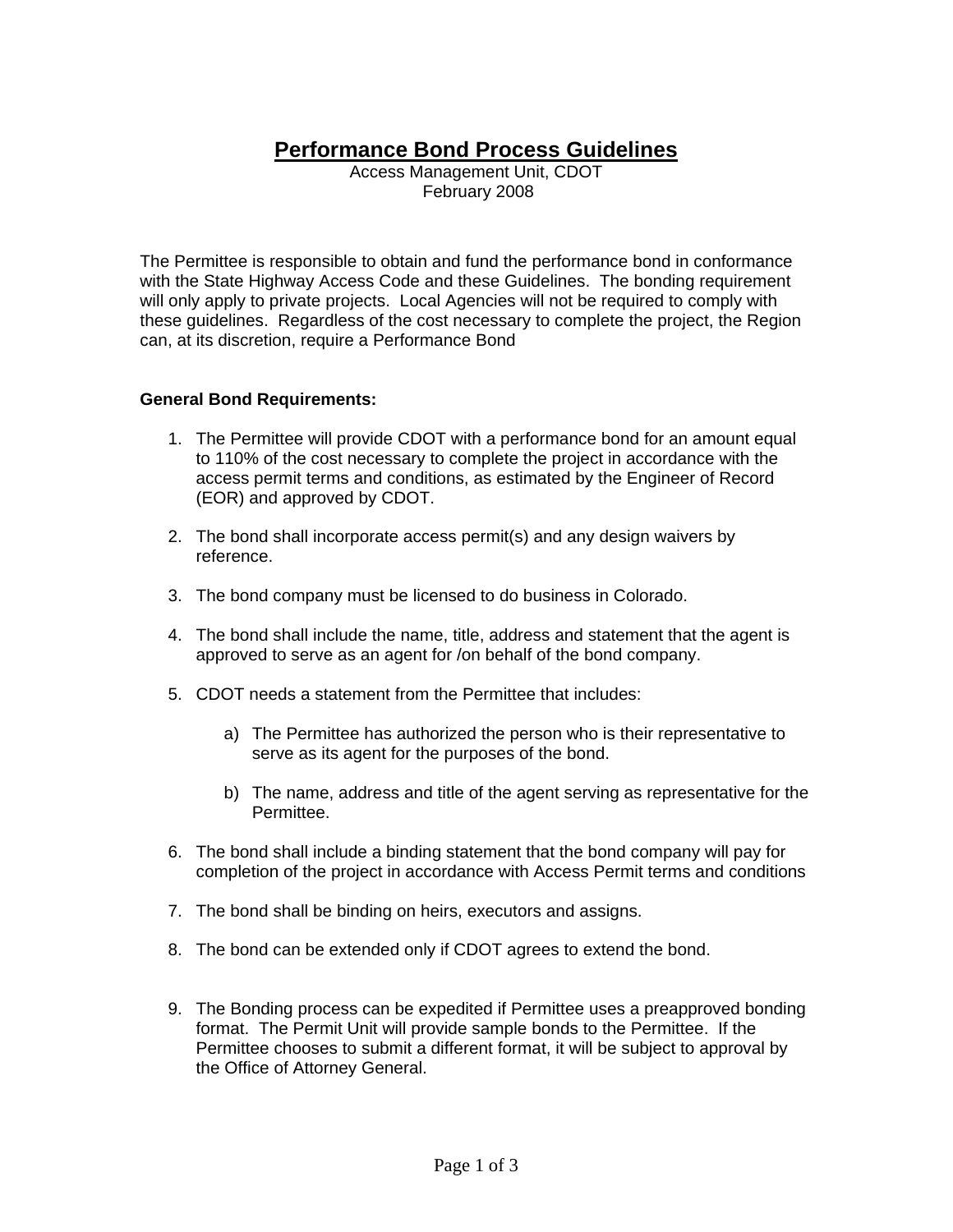## **Bond Terms and Conditions for Draws**

- 1. CDOT may draw from the performance bond when any one or more of the following conditions occur:
- 2. Construction activity ceases for an unreasonable amount of time not due to forces of nature or other crisis not of the contractor's making prior to completion of permitted improvements.
- 3. The project is not completed with in the permitted timeframe (initial or as later extended in writing by CDOT).
- 4. The Permittee notifies CDOT that the construction will not be completed in accordance with permit requirements.
- 5. The completed project does not reasonably conform to Access Permit terms and conditions.

## **Process to Draw on or Release Bond**

#### **CDOT Notification to Draw**

- 1. CDOT will notify the Permittee, EOR, and bond agent in writing when any of the conditions for draw are met, and CDOT is contemplating making a draw request.
- 2. The CDOT notification letter will include:
	- a. Permit Number and Project Location.
	- b. Reason for draw (condition that was met).
	- c. Amount and basis of draw amount.
	- d. Statement that additional draws may be necessary for reasons as stated in the notification letter.
- 3. CDOT may stop the bond withdrawal process if the conditions for draw are resolved to CDOT's satisfaction.

## **Partial Draws**

- 1. CDOT will draw an amount of the performance bond funds commensurate with the amount of money necessary for CDOT to complete the required improvements. This could include the cost it would take for CDOT to hire the work out, including Davis-Bacon Act wages, etc.
- 2. CDOT will determine the funding necessary to finish the permitted improvements based on field review, testing reports, and CDOT's and CDOT contractor's bid to complete the project in accordance with Access Permit terms and conditions.